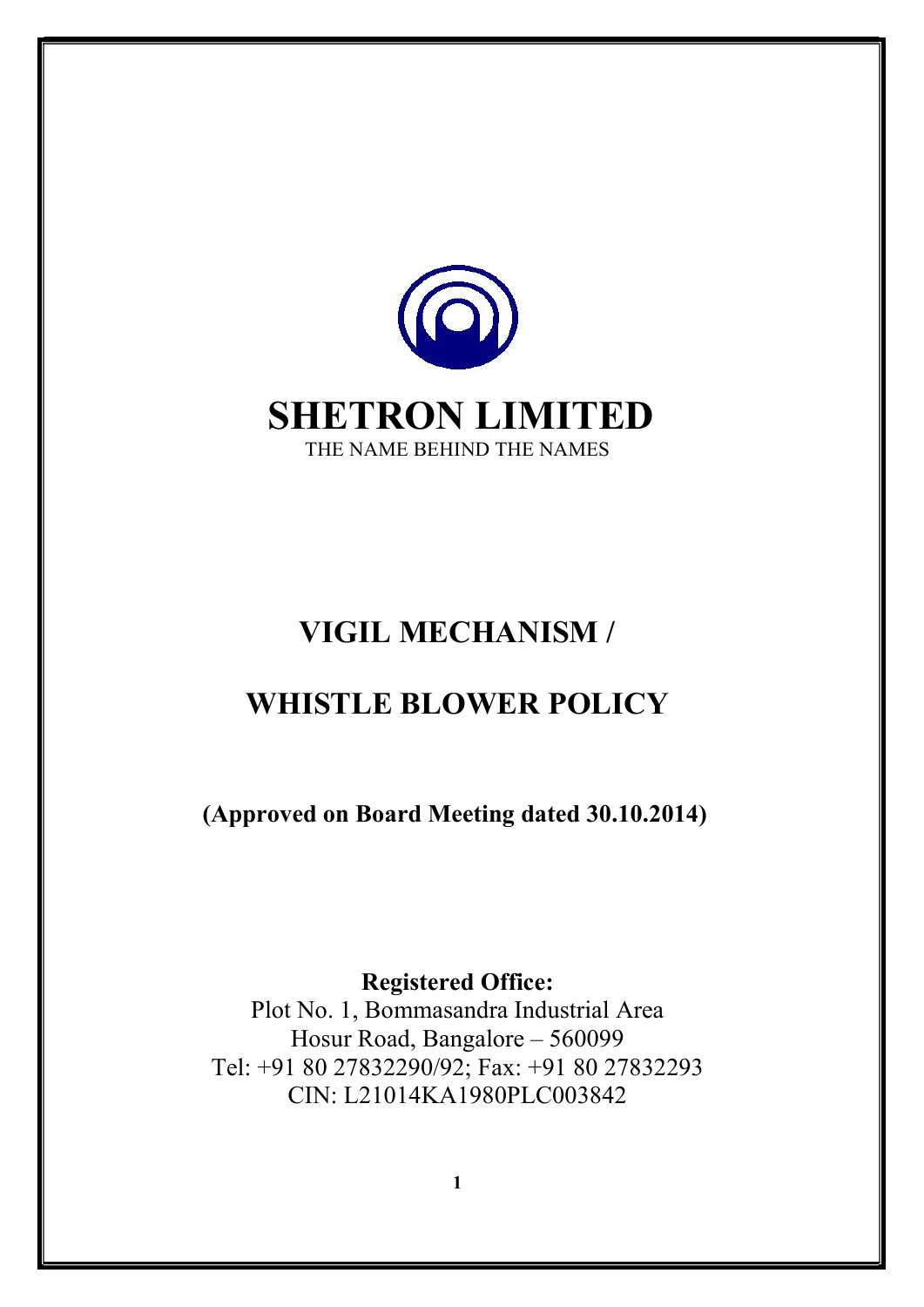## VIGIL MECHANISM / WHISTLE BLOWER POLICY

## 1. PREAMBLE:

Pursuant to Regulation 22 SEBI LODR Regulations and as per applicable provisions of Section 177 of the Companies Act, 2013 requires Every Listed Company shall establish a Whistle Blower policy / Vigil Mechanism for the directors and employees to report genuine concerns or grievances about unethical behavior, actual or suspected fraud or violation of the company's Code of Conduct or Ethics Policy.

The Company has adopted a Code of Conduct for Directors and Senior Management Executives ("the Code"), which lays down the principles and standards that should govern the actions of the Company and its employees.

Any actual or potential violation of the Code, howsoever insignificant or perceived as such, would be a matter of serious concern for the Company. Such a vigil mechanism shall provide for adequate safeguards against victimization of directors and employees who avail of such mechanism and also make provisions for direct access to the Chairperson of Audit Committee in exceptional cases.

## 2. POLICY:

 In compliance of the above requirements, M/s Shetron Limited, being a Listed Company proposes to establish a Whistle Blower Policy/ Vigil Mechanism and to formulate a policy for the same.

#### 3. DEFINITIONS:

- 3.1 "Audit Committee" means the Audit Committee constituted by the Board of Directors of the Company in accordance with Section 177 of Companies Act 2013 and read with revised LODR Regulations with the Stock Exchanges.
- 3.2 "Company" means M/s Shetron Limited.
- 3.3 "Code" mean Conduct for Directors and Senior Management Personnel adopted by M/s Shetron Limited.
- 3.4 "Employee" means every employee of the Company, including the Directors in the employment of the Company.
- 3.5 "Protected Disclosure" means a concern raised by a written communication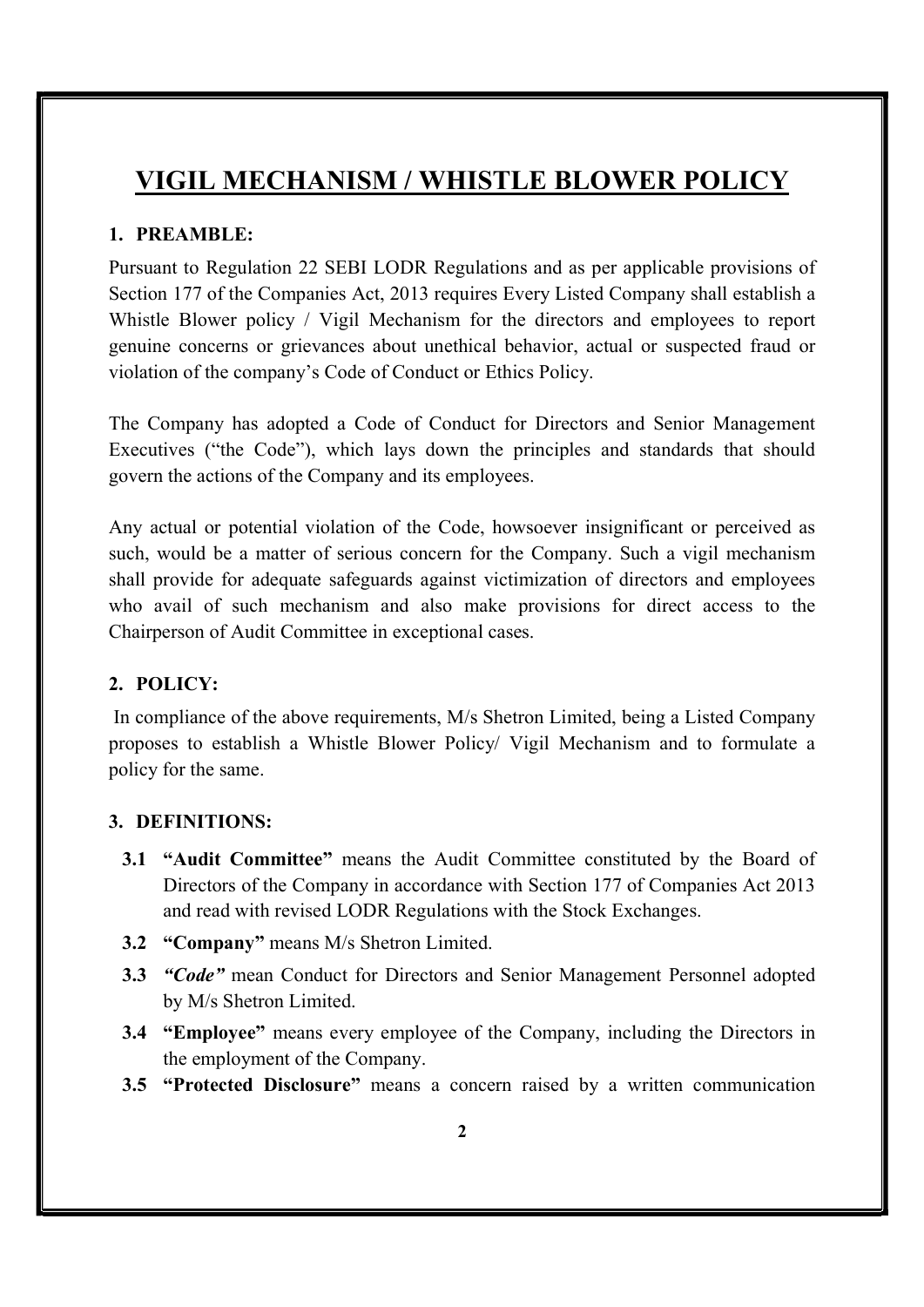made in good faith that discloses or demonstrates information that may evidence unethical or improper activity. Protected Disclosures should be factual and not speculative in nature.

- 3.6 "Subject" means a person against or in relation to whom a Protected Disclosure has been made or evidence gathered during the course of an investigation.
- 3.7 "Whistle Blower" means an Employee making a Protected Disclosure under this Policy.
- 3.8 "Whistle and Ethics Officer" means an officer of the company nominated by Competent Authority to conduct detailed investigation under this policy and to receive protected disclosure from Whistle blowers, maintain record thereof, placing the same before the Audit Committee for its disposal and informing the Whistle blower the results thereof.

## 4. POLICY OBJECTIVES:

A Vigil (Whistle Blower) mechanism provides a channel to the employees and Directors to report to the management concerns about unethical behavior, actual or suspected fraud or violation of the codes of conduct or legal or regulatory requirements incorrect or misrepresentation of any financial statements and reports, etc.

The Company is committed to adhere to the highest standards of ethical, moral and legal conduct of business operations. To maintain these standards, the Company encourages its employees who have concerns about suspected misconduct to come forward and express these concerns without fear of punishment or unfair treatment.

 The mechanism provides for adequate safeguards against victimization of Directors and employees to avail of the mechanism and also provide for direct access to the Chairman of the Audit Committee in exceptional cases.

#### 5. SCOPE OF THE POLICY:

The Policy covers malpractices and events which have taken place / suspected to take place involving:

- $\triangleright$  Abuse of authority
- Breach of contract
- $\triangleright$  Negligence causing substantial and specific danger to public health and safety
- $\triangleright$  Manipulation of company data/records
- $\triangleright$  Financial irregularities, including fraud, or suspected fraud
- $\triangleright$  Criminal offence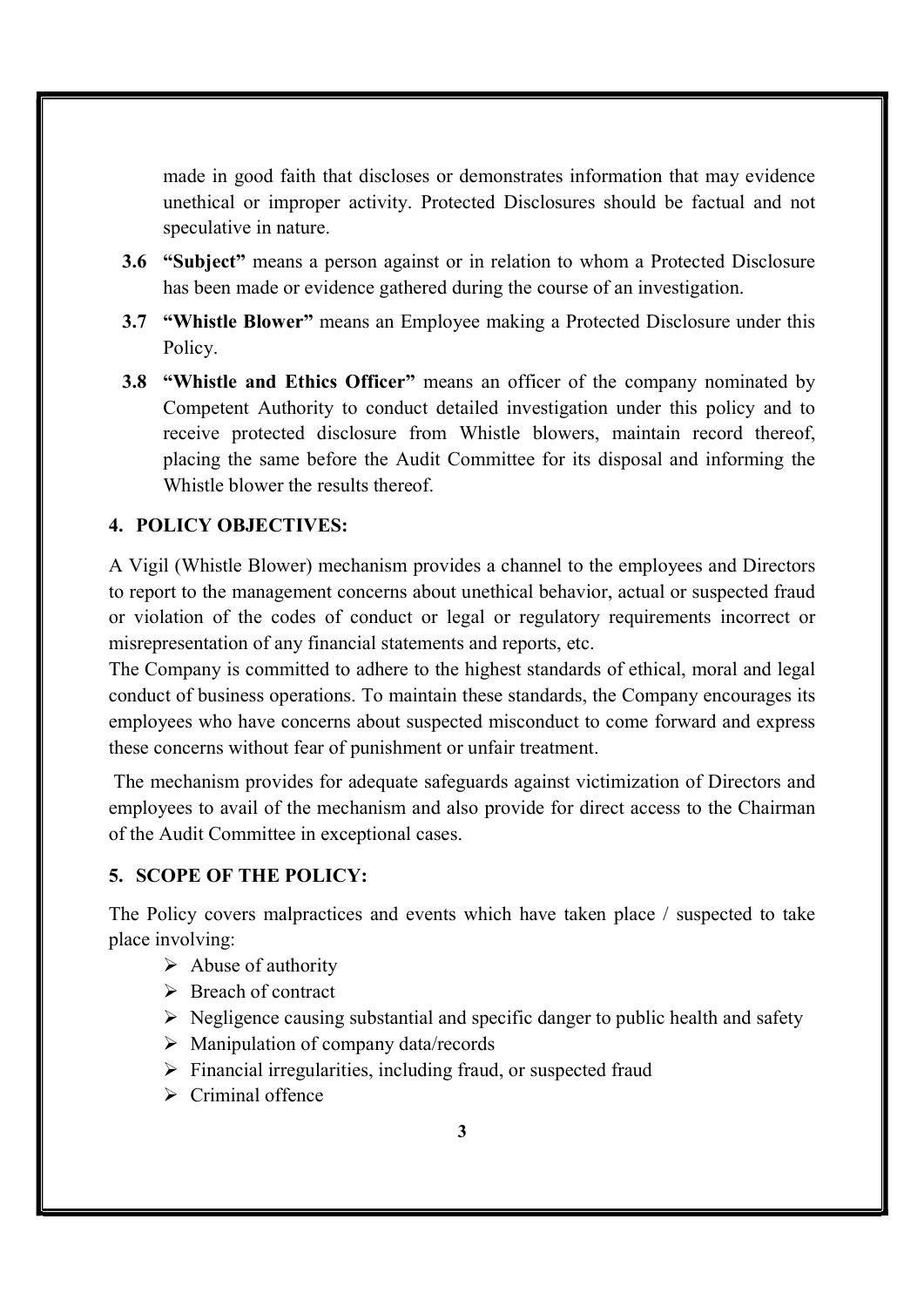- $\triangleright$  Pilferation of confidential/propriety information
- $\triangleright$  Deliberate violation of law/regulation
- $\triangleright$  Wastage/misappropriation of company funds/assets
- Breach of employee Code of Conduct or Rules

The Policy is a channel to reinforce a robust implementation of the Company's Code. Through this Policy, the Company seeks to provide a procedure for all the employees of the Company to disclose any unethical and improper practice taking place in the Company for appropriate action and reporting.

## 6. ELIGIBILITY:

All Employees of the Company and various stakeholders of the company are eligible to make Protected Disclosures under the Policy in relation to matters concerning the Company.

## 7. DISQUALIFICATIONS:

While it will be ensured that genuine Whistle Blowers are accorded complete protection from any kind of unfair treatment as herein set out, any abuse of this protection will warrant disciplinary action.

Protection under this Policy would not mean protection from disciplinary action arising out of false or bogus allegations made by a Whistle Blower knowing it to be false or bogus or with a mala fide intention.

Whistle Blowers, who make any Protected Disclosures, which have been subsequently found to be mala fide, frivolous or malicious shall be liable to be prosecuted under Company's Code of Conduct.

## 8. RECEIPT AND DISPOSAL OF PROTECTED DISCLOSURES:

- 8.1 All Protected Disclosures should be reported in writing by the complainant as soon as possible after the Whistle Blower becomes aware of the same so as to ensure a clear understanding of the issues raised and should either be typed or written in a legible handwriting in English.
- 8.2 The Protected Disclosure should be submitted in a closed and secured envelope and should be super scribed as "Protected disclosure under the Whistle Blower policy". Alternatively, the same can also be sent through email with the subject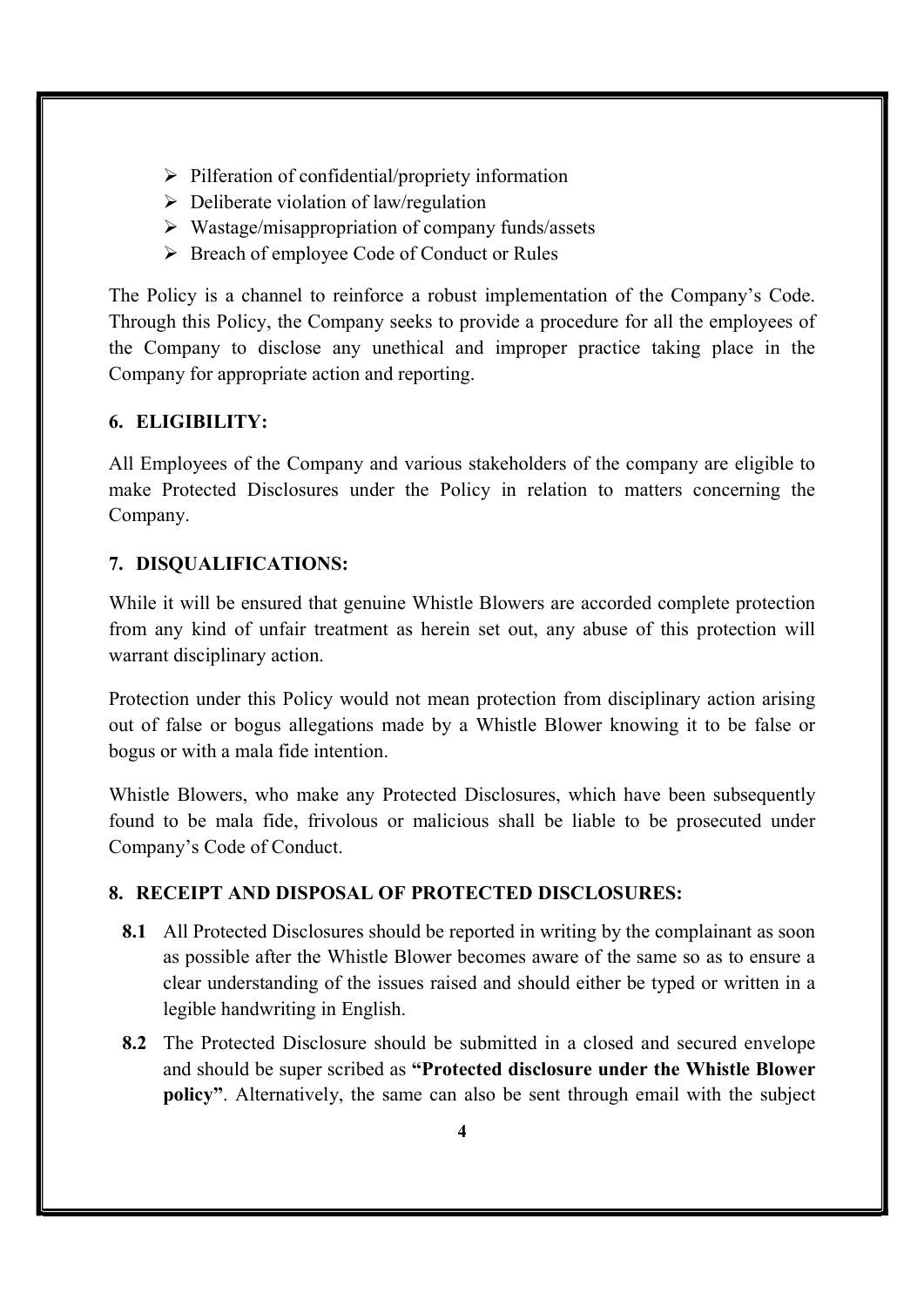"Protected disclosure under the Whistle Blower policy". If the complaint is not super scribed and closed as mentioned above, it will not be possible for the Audit Committee to protect the complainant and the protected disclosure will be dealt with as if a normal disclosure. In order to protect identity of the complainant, the Whistle & Ethics Officer will not issue any acknowledgement to the complainants and they are advised neither to write their name/address on the envelop nor enter into any further correspondence with the Whistle & Ethics Officer. The Whistle & Ethics Officer shall assure that in case any further clarification is required he will get in touch with the complainant.

- 8.3 The Company shall not entertain anonymous/ pseudonymous disclosures.
- 8.4 The Protected Disclosure should be forwarded under a covering letter signed by the complainant. The Whistle and Ethics Officer or to the Chairman of the Audit Committee/Managing Director s the case may be, shall detach the covering letter bearing the identity of the Whistle Blower and process only the Protected Disclosure.
- 8.5 All Protected Disclosures should be addressed to the Whistle and Ethics Officer of the Company or to the Chairman of the Audit Committee/ Managing Director/ Chairman in exceptional cases. The contact details of the Whistle Officer are as under:-

#### Name and Address:

Mr. Kartik Nayak Managing Director, Plot No. 1, Bommasandra Industrial Area, Hosur road, Bangalore – 560 099 Email- kartik@shetrongroup.com

8.6 Protected Disclosure against the Whistle Officer should be addressed to the Chairman of the Company and the Protected Disclosure against the Chairman of the Company should be addressed to the Chairman of the Audit Committee.

#### Name and Address of Chairman:

Mr. Diwakar Shetty Executive Chairman Plot No. 1, Bommasandra Industrial Area, Hosur road, Bangalore – 560 099 Email- dss@shetrongroup.com Name and Address of Audit Committee Chairman: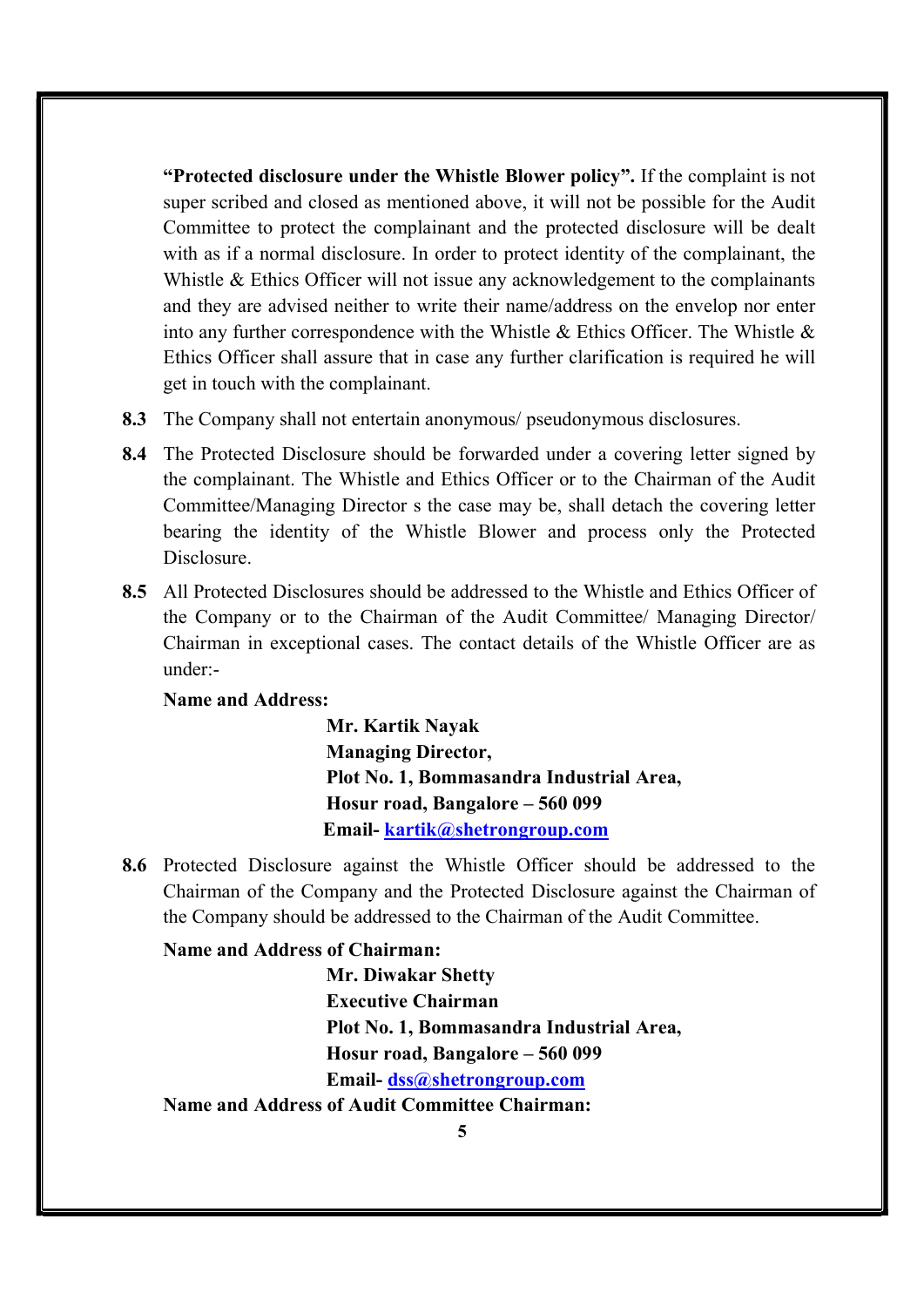Mr. B S Patil Chairman – Audit Committee  $#149$ ,  $5<sup>th</sup> Cross$ ,  $10<sup>th</sup> Main$ , Rajamahal Vilas Extension Bangalore – 560 080 Email- babusanganpatil@gmail.com

- 8.7 On receipt of the protected disclosure the Whistle and Ethics Officer / Chairman / Managing Director / Chairman of the Audit Committee, as the case may be, shall make a record of the Protected Disclosure and also ascertain from the complainant whether he was the person who made the protected disclosure or not. The record will include:
	- > Brief facts;
	- Whether the same Protected Disclosure was raised previously by anyone, and if so, the outcome thereof;
	- Whether the same Protected Disclosure was raised previously on the same subject;
	- Details of actions taken by Whistle Officer / Chairman / Managing Director / CEO for processing the complaint
	- $\geq$  Findings of the Audit Committee
	- $\overrightarrow{P}$  The recommendations of the Audit Committee/ other action(s).
- 8.8 The Audit Committee, if deems fit, may call for further information or particulars from the complainant.

#### 9. INVESTIGATION:

- 9.1 All Protected Disclosures reported under this Policy will be thoroughly investigated by the Whistle Officers of the Company who will investigate / oversee the investigations under the authorization of the Audit Committee. Chairman of Audit Committee / Whistle officer may at its discretion consider involving any investigators for the purpose of Investigation.
- 9.2 The decision to conduct an investigation taken into a Protected Disclosure by itself is not an acceptance of the accusation by the Authority and is to be treated as a neutral fact-finding process because the outcome of the investigation may or may not support accusation.
- 9.3 The identity of a Subject will be kept confidential to the extent possible given the legitimate needs of the investigation.
- 9.4 Unless there are compelling reasons not to do so, Subjects will be given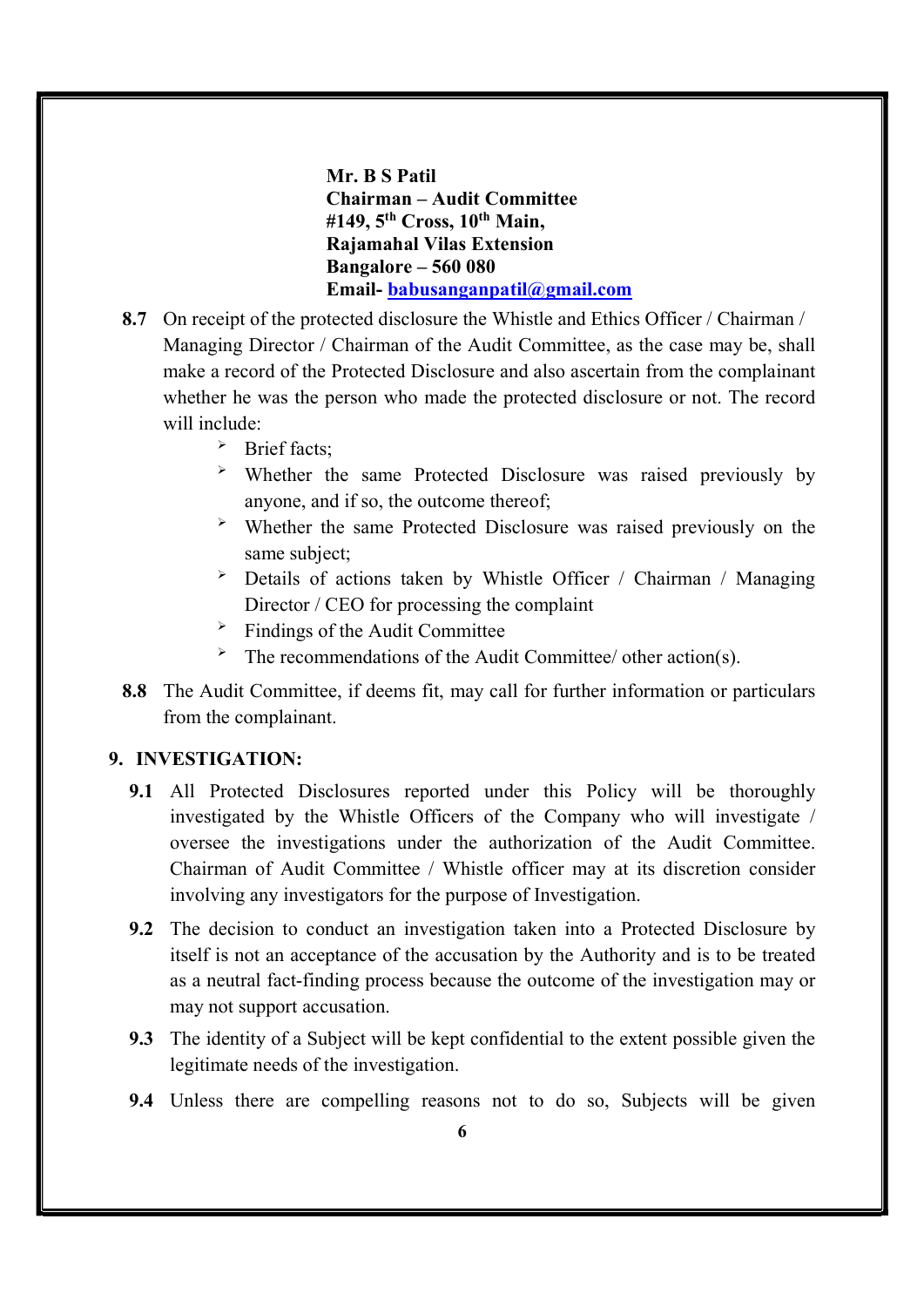reasonable opportunity for hearing their side during the investigation. No allegation of wrongdoing against a Subject shall be considered as maintainable unless there is good evidence in support of the allegation.

- 9.5 Subjects shall have a duty to co-operate with the Whistle Officer(s) / Audit Committee during investigation to the extent that such co-operation sought does not merely require them to admit guilt.
- 9.6 Subjects shall have right to access any document/ information for their legitimate need to clarify/ defend themselves in the investigation proceedings.
- 9.7 Subjects shall have a responsibility not to interfere with the investigation. Evidence shall not be withheld, destroyed or tampered with, and witnesses shall not be influenced, coached, threatened or intimidated by the Subjects.
- 9.8 Subjects have a right to be informed of the outcome of the investigation. If allegations are not sustained, the Subjects shall be consulted as to whether public disclosure of the investigation results would be in the best interest of the Subject and the Company.
- 9.9 Whistle Officer shall normally complete the investigation within 90 days of the receipt of protected disclosure.
- 9.10 In case of allegations against subject are substantiated by the Whistle Officer in his report, the Audit Committee shall give an opportunity to Subject to explain his side.

#### 10. PROTECTION:

- 10.1 No unfair treatment will be meted out to a Whistle Blower by virtue of his/ her having reported a Protected Disclosure under this policy. The company, as a policy, condemns any kind of discrimination, harassment, victimization or any other unfair employment practice being adopted against Whistle Blowers. Complete protection will, therefore, be given to Whistle Blowers against any unfair practice like retaliation, threat or intimidation of termination / suspension of service, disciplinary action, transfer, demotion, refusal of promotion or the like including any direct or indirect use of authority to obstruct the Whistle Blower's right to continue to perform his duties / functions including making further Protected Disclosure. The Company will take steps to minimize difficulties, which the Whistle Blower may experience as a result of making the Protected Disclosure. Thus, if the Whistle Blower is required to give evidence in criminal or disciplinary proceedings, the Company will arrange for the Whistle Blower to receive advice about the procedure, etc.
- 10.2 A Whistle Blower may report any violation of the above clause to the Chairman of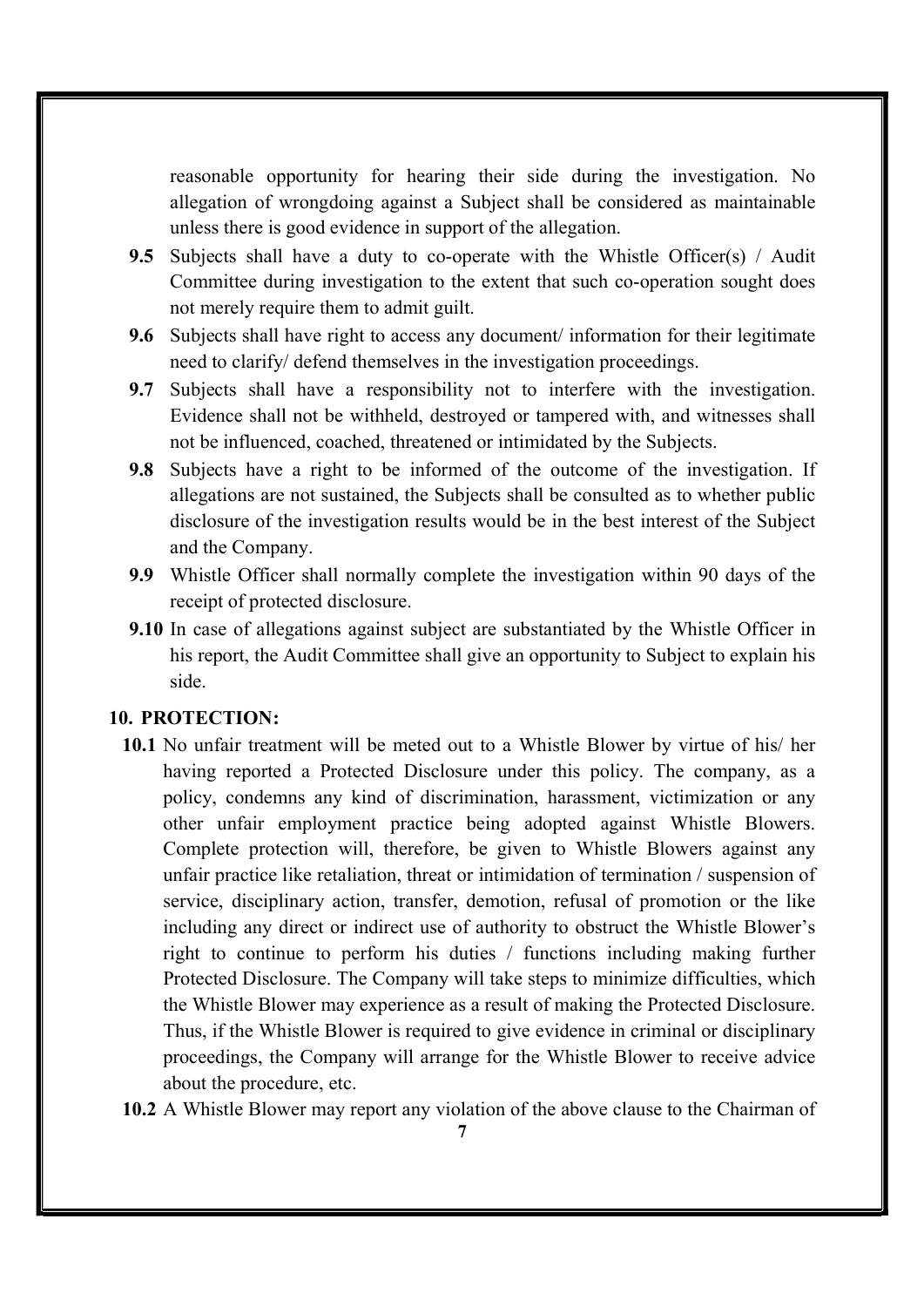the Audit Committee, who shall investigate into the same and recommend suitable action to the management.

- 10.3 The identity of the Whistle Blower shall be kept confidential to the extent possible and permitted under law.
- 10.4 Any other Employee assisting in the said investigation shall also be protected to the same extent as the Whistle Blower.

## 11.SECRECY / CONFIDENTIALITY:

The complainant, Vigilance and Ethics Officer, Members of Audit Committee, the Subject and everybody involved in the process shall:

- $\triangleright$  Maintain confidentiality of all matters under this Policy
- $\triangleright$  Discuss only to the extent or with those persons as required under this policy for completing the process of investigations.
- $\triangleright$  Not keep the papers unattended anywhere at any time
- $\triangleright$  Keep the electronic mails / files under password.

## 12.DECISION:

- 12.1 If an investigation leads the Whistle and Ethics Officer / Chairman of the Audit Committee to conclude that an improper or unethical act has been committed, the Whistle Officer / Chairman of the Audit Committee shall recommend to the management of the Company to take such disciplinary or corrective action as he may deem fit. It is clarified that any disciplinary or corrective action initiated against the Subject as a result of the findings of an investigation pursuant to this Policy shall adhere to the applicable personnel or staff conduct and disciplinary procedures.
- 12.2 If the report of investigation is not to the satisfaction of the complainant, the complainant has the right to report the event to the appropriate legal or investigating agency. A complainant who makes false allegations of unethical & improper practices or about alleged wrongful conduct of the subject to the Whistle Officer or the Audit Committee shall be subject to appropriate disciplinary action in accordance with the rules, procedures and policies of the Company.

#### 13.REPORTING:

The Whistle & Ethics officer shall submit a report to the Chairman of the Audit Committee on a regular basis about all Protected Disclosures referred to him/her since the last report together with the results of investigations, if any.

## 14.ACCESS TO CHAIRMAN OF THE AUDIT COMMITTEE: